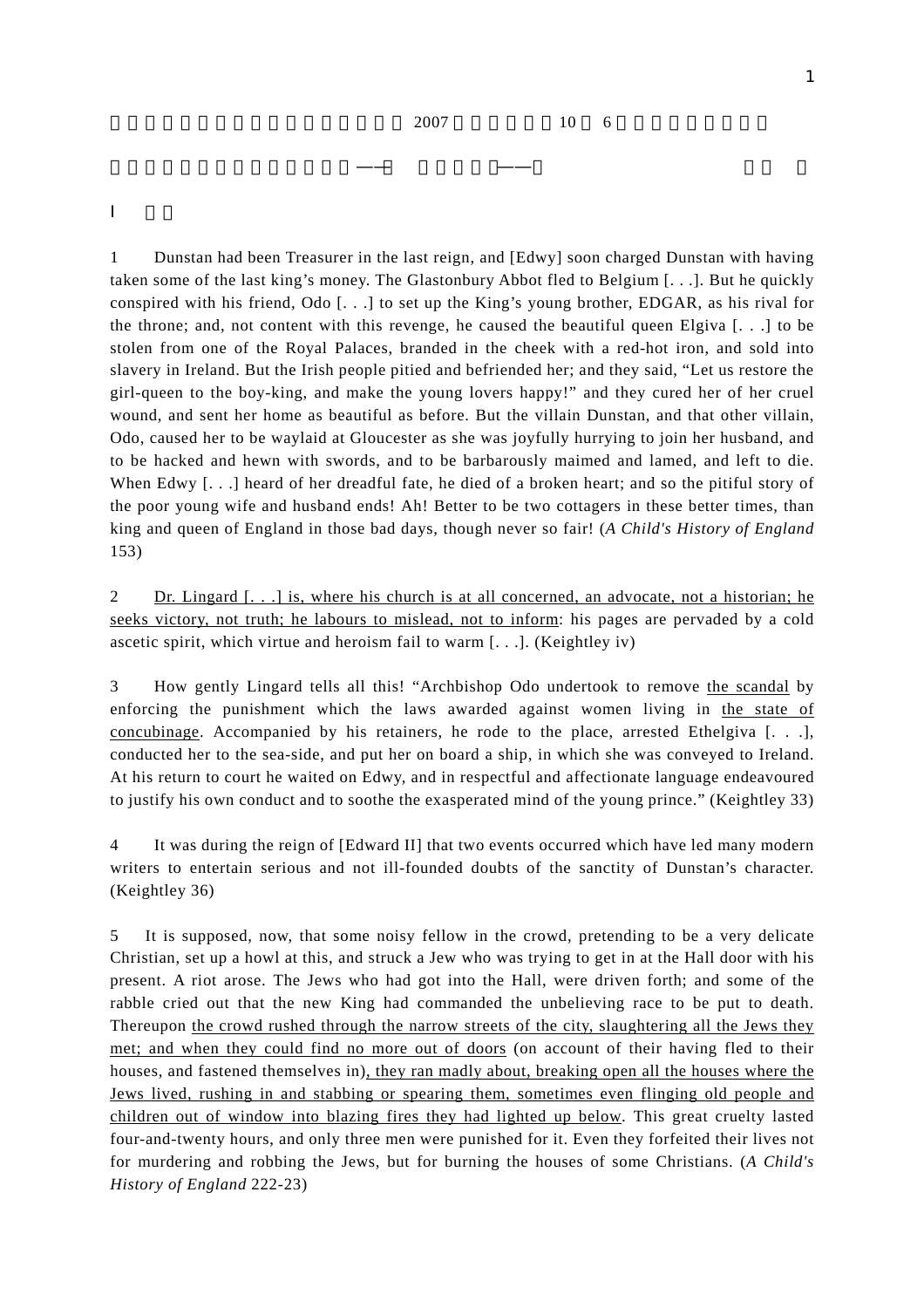6 When [Richard, the eldest son,] was about ten years old he became very inquisitive about history of his own country, and begged hard to be allowed to read Hume's "History of England." His father consented, and he began it accordingly: but he soon found in it so many words and things he could not understand, that he was quite discouraged; and, bringing the book back, said, with tears in his eyes, that he believed he had better give it up till he was older. (Markham ix)

7 Though I have not the happiness to be a mother, my love of children has led me to think a good deal about them, their amusements, and their lessons.

 This little HISTORY was written for a real little ARTHUR, and I have endeavoured to *write* it nearly as I would *tell* it to an intelligent child. (Callcott vii)

8 I am writing a little history of England for my boy, which I will send you when it is printed for him, though your boys are too old to profit by it. It is curious that I have tried to impress upon him (writing, I dare say, at the same moment with you) the exact spirit of your paper. For I don't know what I should do, if he were to get hold of any conservative or High church notions; and the best way of guarding against any such horrible result, is, I take it, to wring the parrots' necks in his very cradle. (*Letters*: 3, 482; 3 May 1843)

9 I have some idea of writing him a Child's History of England, to the end that he may have tender-hearted notions of War and Murder, and may not fix his affections on wrong heroes, or see the bright side of Glory's sword and know nothing of the rusty one. If I should carry it out, I shall live in the hope that you will read it one wet day. (*Letters*: 3, 539; 7 August 1843)

10 How different, indeed, was the spirit of the English people, when their good and gracious Queen Elizabeth smiled sweetly upon bull-dogs, and found national music in the growl, the roar, and the yell of a bear-garden; whereto, in all the courtesy of a nobler and more virtuous age, the sovereign led the French ambassador; that, as chroniclers tell us, Monsieur might arrive at a sort of comparative knowledge of English bravery, judging the courage of the people by the stubborn daring of their dogs.

Then we had no Epsom, with its high moralities—no Ascot, with its splendour and wealth. Great, indeed, was the distance—deep the abyss—between the sovereign and the sovereign people. (Jerold 5)

11 I have dwelt little on scenes of cruelty and fraud, as being objects which it is harmful to a young mind to contemplate; and I have made but a few observations on the good or bad motives of actions. A child whose mind is imbued with right feeling, will naturally see what is wrong and what is right, without having either expressly pointed out. I trust, however, that it will be easily seen to be the sincerest wish of my heart that young readers may be taught to think and feel in the true spirit of religion and virtue.

 I have in general avoided saying the worst of a character, because few people are in reality so bad as they are often made to appear.—In the reigns subsequent to the Revolution, I have been all together silent on party politics, which after that period, become exceedingly complicated, and afford to children no interest whatever, and which they cannot in the least comprehend. (Markham v)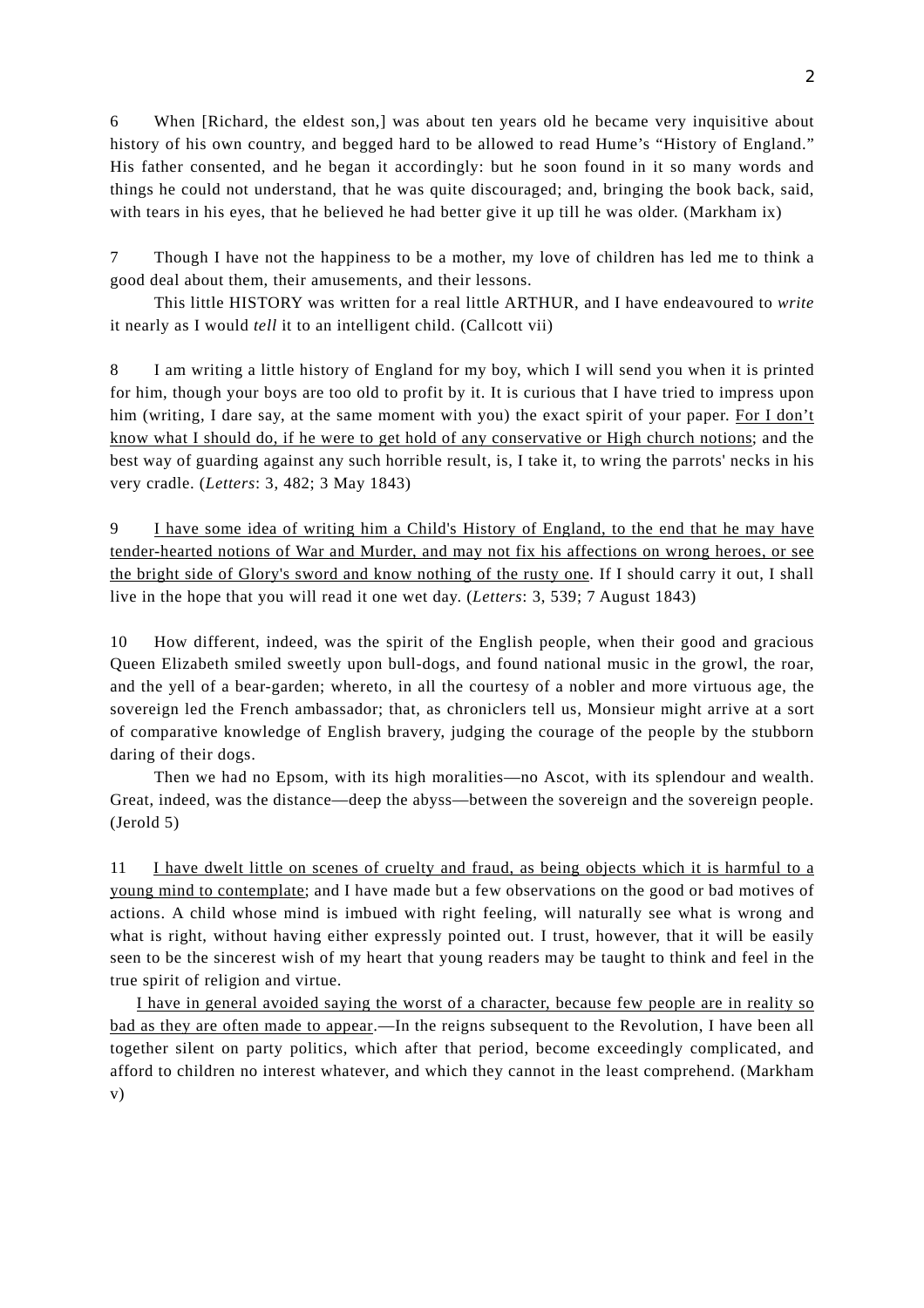12

- Richard: There is no pleasure in reading of any person being imprisoned and murdered; yet I think Richard deserved his fate, and did everything he could to draw it on himself.
- George: Yes: the revoking all the charters of freedom that he had given to those poor slaves was the beginning of all his bad deeds.
- Mrs. Markham: I do not wonder, George, at your being particularly shocked by that ungenerous act: but remember also that no person, whether king or subject, ought ever to make *any* promise without the firm intention of performing it. (Markham 144-45)

13 I beg to explain to you in reply to your sensible letter that I have purposely disencumbered the Child's History of dates (though I think it mentions more dates than you suppose) in order to increase its romantic and attractive air. It is my hope, by presenting the truth in an agreeable and winning form, to lead young people to take an interest in the dates belonging to it, and to pursue it further. I could not therefore embody more figures in the text of the little History without a departure from my original intention. If any striking way should occur to me of adding a reference to the periods of the principal events, to the last volume, I will consider it. (*Letters* 7, 1-2; 5 January 1853)

14 [. . .] under the GREAT ALFRED, all the best points of the English-Saxon character were first encouraged, and in him first shown. It has been the greatest character among the nations of the earth. Wherever the descendants of the Saxon race have gone [. . .], they have been patient, persevering, never to be broken in spirit, never to be turned aside from enterprises on which they have resolved. In Europe, Asia, Africa, America, the whole world over; in the desert, in the forest, on the sea; scorched by a burning sun, or frozen by ice that never melts; the Saxon blood remains unchanged. Wheresoever that race goes, [. . .] law, and industry, and safety for life and property, and all the great results of steady perseverance, are certain to arise. (*A Child's History of England* 148-49)

15 I shall relate how the new settlement was [. . .] successfully defended against foreign and domestic enemies; how, under that settlement, the authority of law and the security of property were found to be compatible with a liberty of discussion and of individual action never before known; how [. . .] our country [. . .] was gradually established a public credit fruitful of marvels which to the statesmen of any former age would have seemed incredible; how a gigantic commerce gave birth to a maritime power, compared with which every other maritime power, ancient or modern, sinks into insignificance [. . .]; how, in America, the British colonies rapidly became far mightier and wealthier than the realms which Cortes and Pizarro had added to the dominions of Charles the Fifth; how in Asia, British adventurers founded an empire not less splendid and more durable than that of Alexander. (Macaulay 51)

16 [. . .] the history of our country during the last hundred and sixty years is eminently the history of physical, of moral, and of intellectual improvement. Those who compare the age on which their lot has fallen with a golden age which exists only in their imagination may talk of degeneracy and decay: but no man who is correctly informed as to the past will be disposed to take a morose or desponding view of the present. (Macaulay 52)

17 "And in times to come [. . .] if our grandsons should think of their grandfathers' times, and find these things altered, they'll say 'Those were days indeed, and we've been going down hill ever since.' [. . .]" (*Barnaby Rudge* 312)